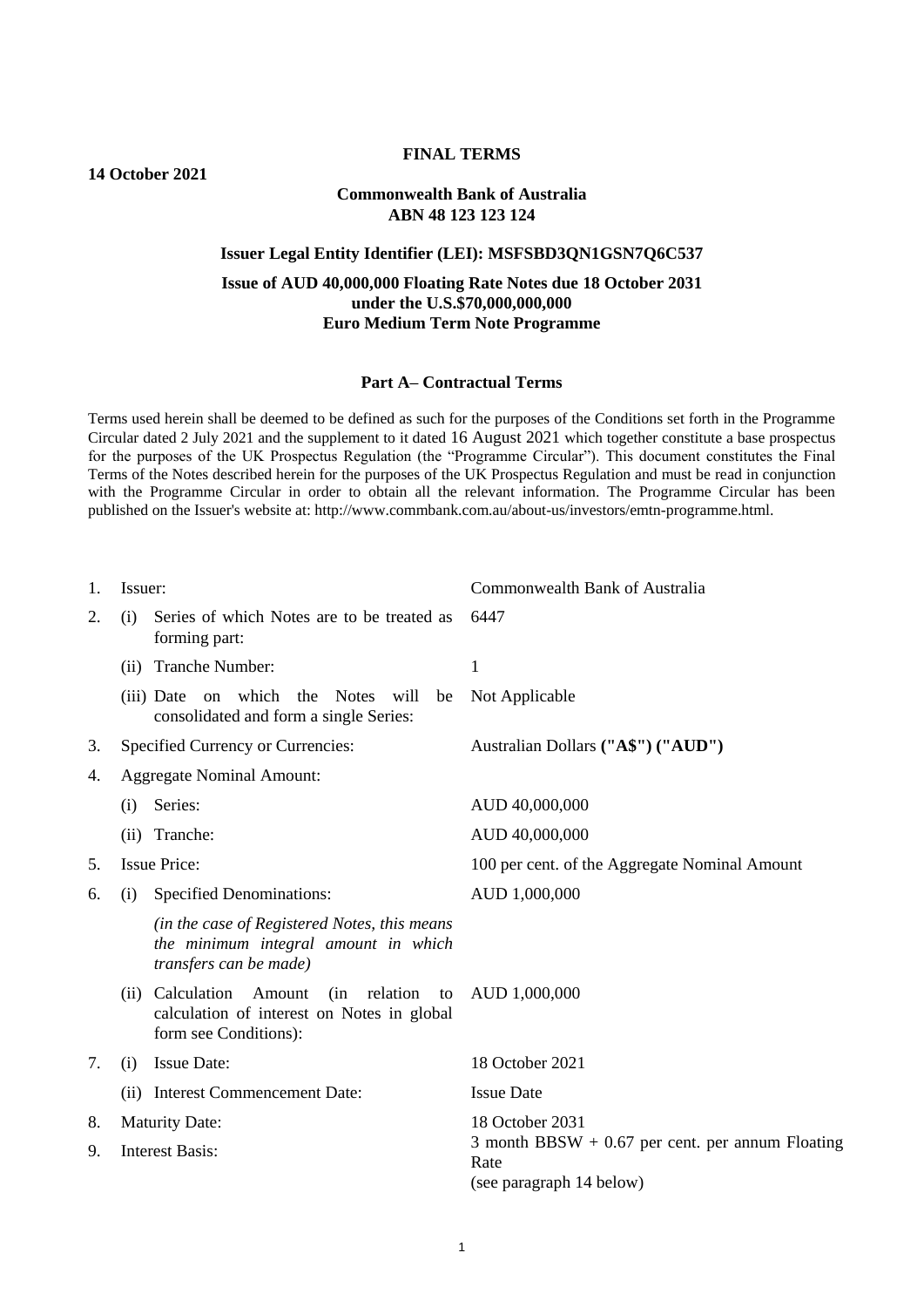|                                   | 10. Redemption/Payment Basis:                                                                                            | Subject to any purchase and cancellation or early<br>redemption, the Notes will be redeemed on the Maturity<br>Date at 100 per cent. of their nominal amount                                                                                                                             |
|-----------------------------------|--------------------------------------------------------------------------------------------------------------------------|------------------------------------------------------------------------------------------------------------------------------------------------------------------------------------------------------------------------------------------------------------------------------------------|
|                                   | 11. Change of Interest Basis:                                                                                            | Not Applicable                                                                                                                                                                                                                                                                           |
| 12. Put/Call Options:             |                                                                                                                          | Not Applicable                                                                                                                                                                                                                                                                           |
|                                   | PROVISIONS RELATING TO INTEREST (IF ANY) PAYABLE                                                                         |                                                                                                                                                                                                                                                                                          |
|                                   | 13. Fixed Rate Note Provisions                                                                                           | Not Applicable                                                                                                                                                                                                                                                                           |
| 14. Floating Rate Note Provisions |                                                                                                                          | Applicable                                                                                                                                                                                                                                                                               |
| (i)                               | Specified Period(s)/Specified<br>Interest Payment Date(s):                                                               | 18 of January, April, July and October in each year from<br>and, commencing on the Interest Payment Date on 18<br>January 2022 and ending on the Interest Payment Date on<br>the Maturity Date, subject to adjustment in accordance with<br>the Business Day Convention specified below. |
| (ii)                              | <b>Business Day Convention:</b>                                                                                          | Modified Following Business Day Convention                                                                                                                                                                                                                                               |
| (iii)                             | <b>Additional Business Centre(s):</b>                                                                                    | London, New York and Sydney                                                                                                                                                                                                                                                              |
| (iv)                              | Manner in which the Rate of<br>Interest and Interest Amount are<br>to be determined:                                     | <b>Screen Rate Determination</b>                                                                                                                                                                                                                                                         |
| (v)                               | Calculation to be on a Calculation<br><b>Amount Basis:</b>                                                               | Not Applicable                                                                                                                                                                                                                                                                           |
| (vi)                              | Party responsible for calculating the<br>Rate of Interest and Interest<br>Amount (if not the Principal Paying<br>Agent): | Not Applicable                                                                                                                                                                                                                                                                           |
| (vii)                             | <b>Screen Rate Determination:</b>                                                                                        | Applicable                                                                                                                                                                                                                                                                               |
| $\overline{\phantom{0}}$          | Reference Rate:                                                                                                          | 3 month AUD BBSW                                                                                                                                                                                                                                                                         |
| $\overline{\phantom{0}}$          | Interest Determination Date(s):                                                                                          | The first day of each Interest Period                                                                                                                                                                                                                                                    |
| $\qquad \qquad \blacksquare$      | <b>Relevant Screen Page:</b>                                                                                             | <b>Reuters Screen Page BBSW</b>                                                                                                                                                                                                                                                          |
| -                                 | <b>SONIA Observation Method:</b>                                                                                         | Not Applicable                                                                                                                                                                                                                                                                           |
| -                                 | SONIA Observation Look-Back Period:                                                                                      | Not Applicable                                                                                                                                                                                                                                                                           |
| -                                 | <b>SOFR Observation Shift Period</b>                                                                                     | Not Applicable                                                                                                                                                                                                                                                                           |
| $\overline{\phantom{0}}$          | <b>Index Determination:</b>                                                                                              | Not Applicable                                                                                                                                                                                                                                                                           |
| -                                 | Specified Time:                                                                                                          | 10:30 a.m. Sydney time                                                                                                                                                                                                                                                                   |
| (viii)                            | ISDA Determination:                                                                                                      | Not Applicable                                                                                                                                                                                                                                                                           |
| (ix)                              | Margin(s):                                                                                                               | $+0.67$ per cent. per annum                                                                                                                                                                                                                                                              |
| (x)                               | Minimum Rate of Interest:                                                                                                | Not Applicable                                                                                                                                                                                                                                                                           |
| (xi)                              | Maximum Rate of Interest:                                                                                                | Not Applicable                                                                                                                                                                                                                                                                           |
| (xii)                             | Day Count Fraction:                                                                                                      | Actual/365 (Fixed), adjusted                                                                                                                                                                                                                                                             |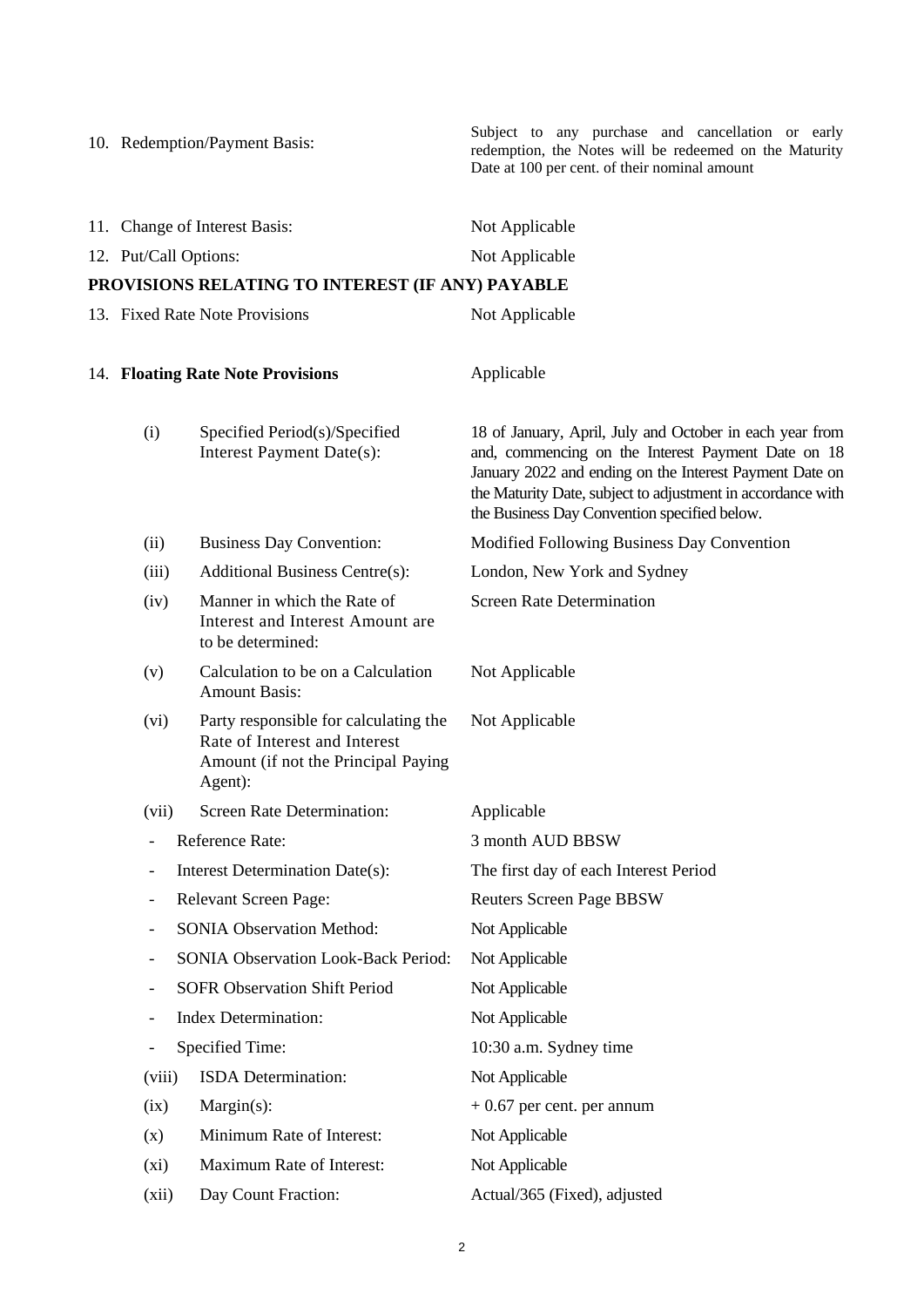| (xiii)                           | Fall back provisions, rounding<br>provisions and any other terms<br>relating to the method of calculating<br>interest on Floating Rate Notes, if | Not Applicable                                                                                                                                                               |
|----------------------------------|--------------------------------------------------------------------------------------------------------------------------------------------------|------------------------------------------------------------------------------------------------------------------------------------------------------------------------------|
|                                  | different from those set out in the<br>Conditions:                                                                                               |                                                                                                                                                                              |
|                                  | 15. Zero Coupon Note Provisions                                                                                                                  | Not Applicable                                                                                                                                                               |
|                                  | PROVISIONS RELATING TO REDEMPTION                                                                                                                |                                                                                                                                                                              |
| 16. Issuer Call:                 |                                                                                                                                                  | Not Applicable                                                                                                                                                               |
|                                  |                                                                                                                                                  |                                                                                                                                                                              |
| 17. Investor Put:                |                                                                                                                                                  | Not Applicable                                                                                                                                                               |
|                                  | 18. Final Redemption Amount:                                                                                                                     | AUD 1,000,000 per Calculation Amount                                                                                                                                         |
| 19. Early Redemption<br>default: | Amount<br>payable<br>on<br>redemption for taxation reasons or on event of                                                                        | Condition 6(f) shall apply                                                                                                                                                   |
|                                  | <b>GENERAL PROVISIONS APPLICABLE TO THE NOTES</b>                                                                                                |                                                                                                                                                                              |
| 20. Form of Notes:               |                                                                                                                                                  | <b>Bearer Notes:</b><br>Temporary Bearer Global Note exchangeable for a<br>Permanent Bearer Global Note which is exchangeable<br>for Definitive Notes upon an Exchange Event |
|                                  | 21. Payment Business Day Convention                                                                                                              | Modified Following Business Day Convention                                                                                                                                   |
|                                  | 22. Additional Financial Centre(s):                                                                                                              | Sydney, New York and London                                                                                                                                                  |
| <b>Definitive Notes:</b>         | 23. Talons for future Coupons to be attached to                                                                                                  | N <sub>0</sub>                                                                                                                                                               |
|                                  | PROVISIONS APPLICABLE TO RMB NOTES                                                                                                               |                                                                                                                                                                              |
|                                  | 24. RMB Currency Event:                                                                                                                          | Not Applicable                                                                                                                                                               |
|                                  |                                                                                                                                                  |                                                                                                                                                                              |

- 25. Spot Rate (if different from that set out in Not Applicable Condition 7(1)):
- 26. Party responsible for calculating the Spot Rate: Not Applicable 27. Relevant Currency (if different from that in Condition 7(l))): Not Applicable 28. RMB Settlement Centre(s): Not Applicable **DISTRIBUTION**
- 29. Additional selling restrictions: Not Applicable

Signed on behalf of **Commonwealth Bank of Australia:**

By:……………………………………….

Title: Senior Manager, Term Funding

Duly authorised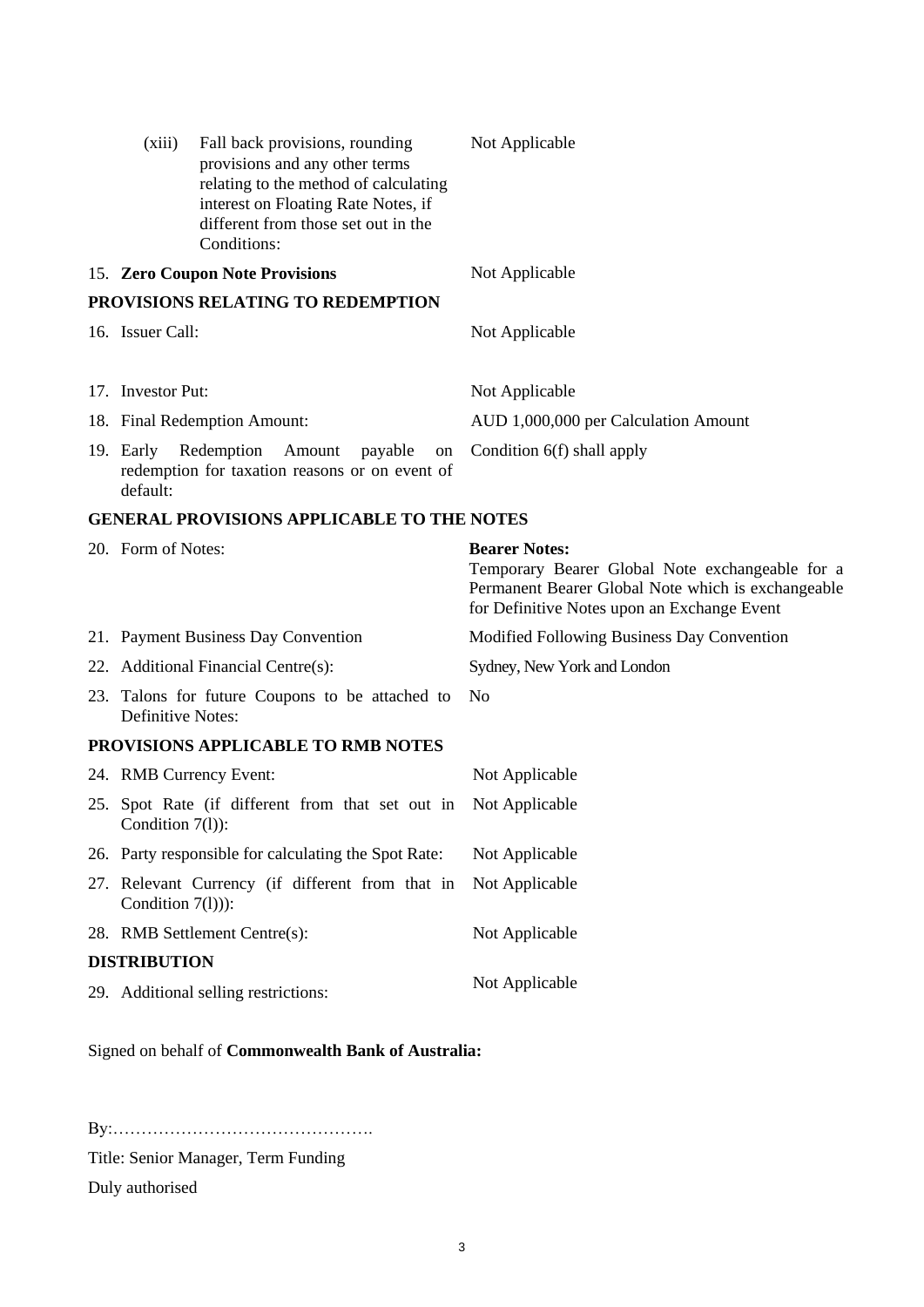### **Part B– Other Information**

### **1. LISTING AND ADMISSION TO TRADING**

(i) Listing and admission to trading:

Application is expected to be made by the Issuer (or on its behalf) for the Notes to be admitted to trading on the London Stock Exchange's main market and, to be listed on the Official List of the Financial Conduct Authority with effect from 18 October 2021.

- (ii) Estimate of total expenses related to £ 445 admission to trading:
- **2. RATINGS**

The Notes to be issued have not been rated

#### **3. REASONS FOR THE OFFER**

The net proceeds of the issue of the notes will be used for the issuer's general purposes

### **4. INTERESTS OF NATURAL AND LEGAL PERSONS INVOLVED IN THE ISSUE**

Save for any fees payable to Standard Chartered Bank (the "Dealers"), so far as the Issuer is aware, no person involved in the issue of the Notes has an interest material to the offer. The Dealers and their affiliates have engaged, and may in the future engage, in investment banking and/or commercial banking transactions with, and may perform other services for, the Issuer and its affiliates in the ordinary course of business.

**5. YIELD** *(Fixed Rate Notes and Fixed Reset*  Not Applicable *Notes only)* Indication of Yield:

### **6. OPERATIONAL INFORMATION**

| ISIN:<br>(1)                          |       |      | XS2399019301                                                                                                                                                                                                                              |
|---------------------------------------|-------|------|-------------------------------------------------------------------------------------------------------------------------------------------------------------------------------------------------------------------------------------------|
| (ii) Common Code:                     |       |      | 239901930                                                                                                                                                                                                                                 |
| $(iii)$ CFI:                          |       |      | DTVXFB, as updated, as set out on the website of the<br>Association of National Numbering Agencies<br>(ANNA) or alternatively sourced from<br>the<br>responsible National Numbering Agency<br>that<br>assigned the ISIN                   |
| $(iv)$ FISN:                          |       |      | COMMNW.BK(AU)/VAR MTN 20311020, as<br>updated, as set out on the website of the Association<br>of National Numbering Agencies (ANNA) or<br>alternatively sourced from the responsible National<br>Numbering Agency that assigned the ISIN |
| <b>CMU</b> Instrument Number:<br>(v)  |       |      | Not Applicable                                                                                                                                                                                                                            |
| $clearing$ system $(s)$<br>$(vi)$ Any | other | than | Not Applicable                                                                                                                                                                                                                            |